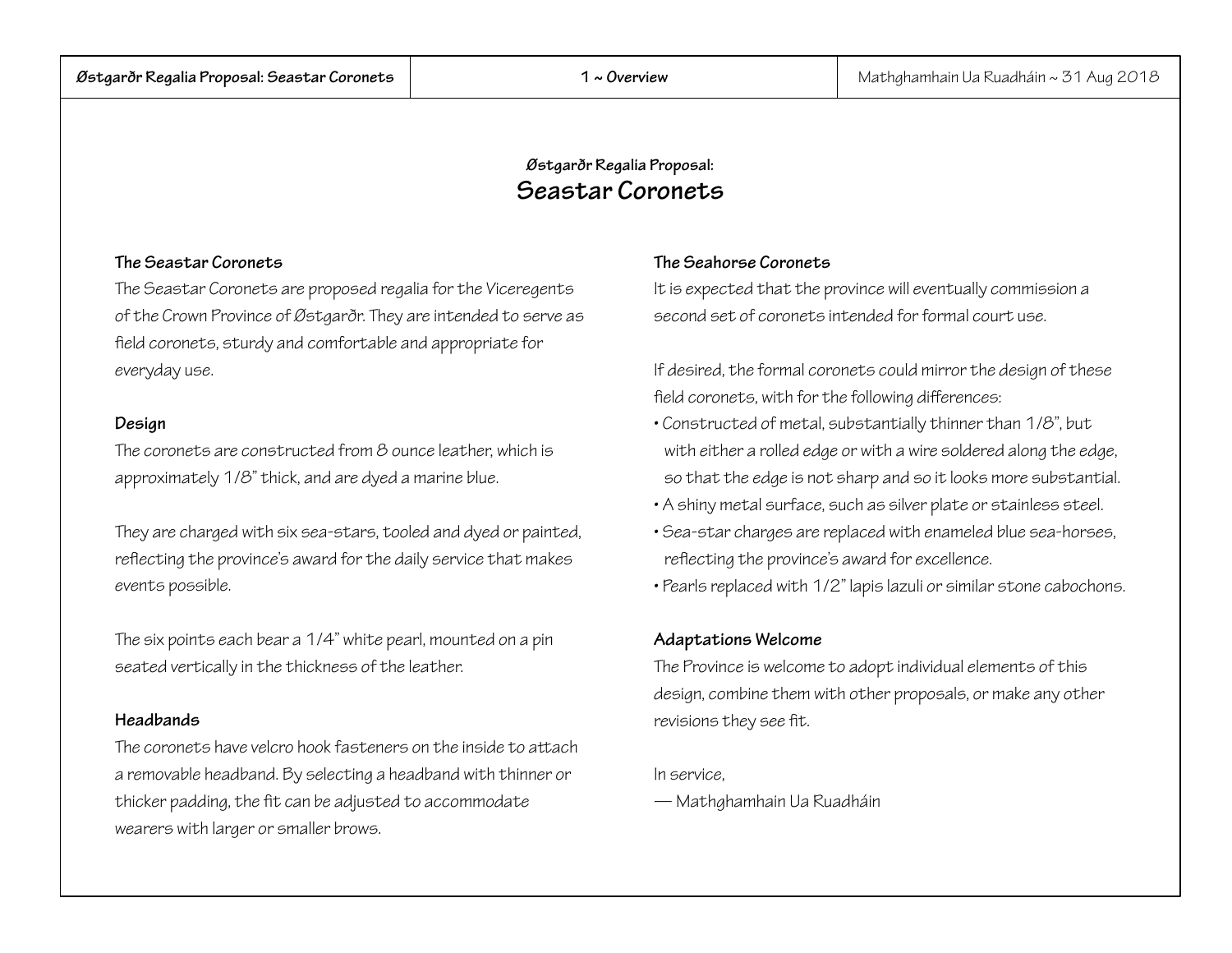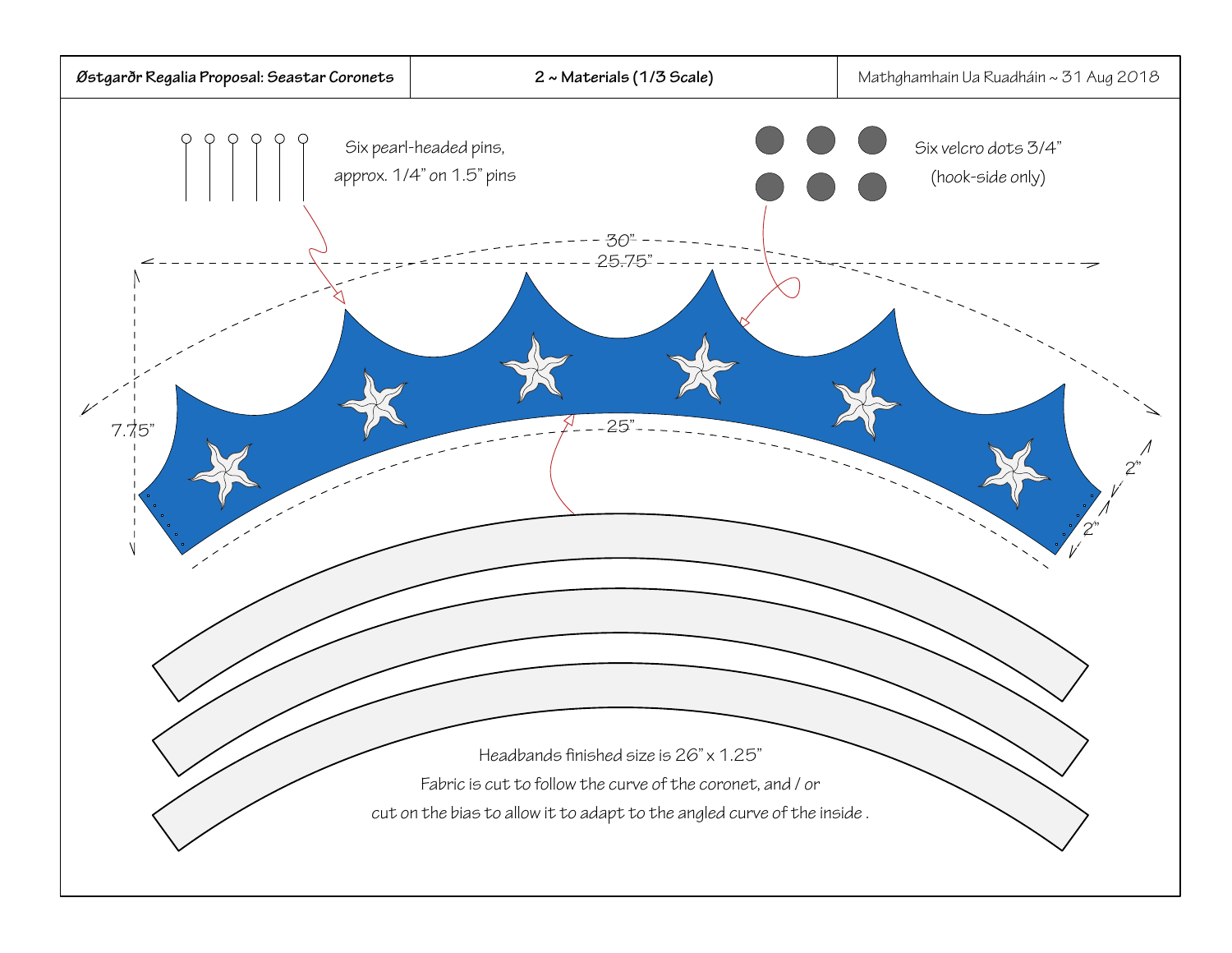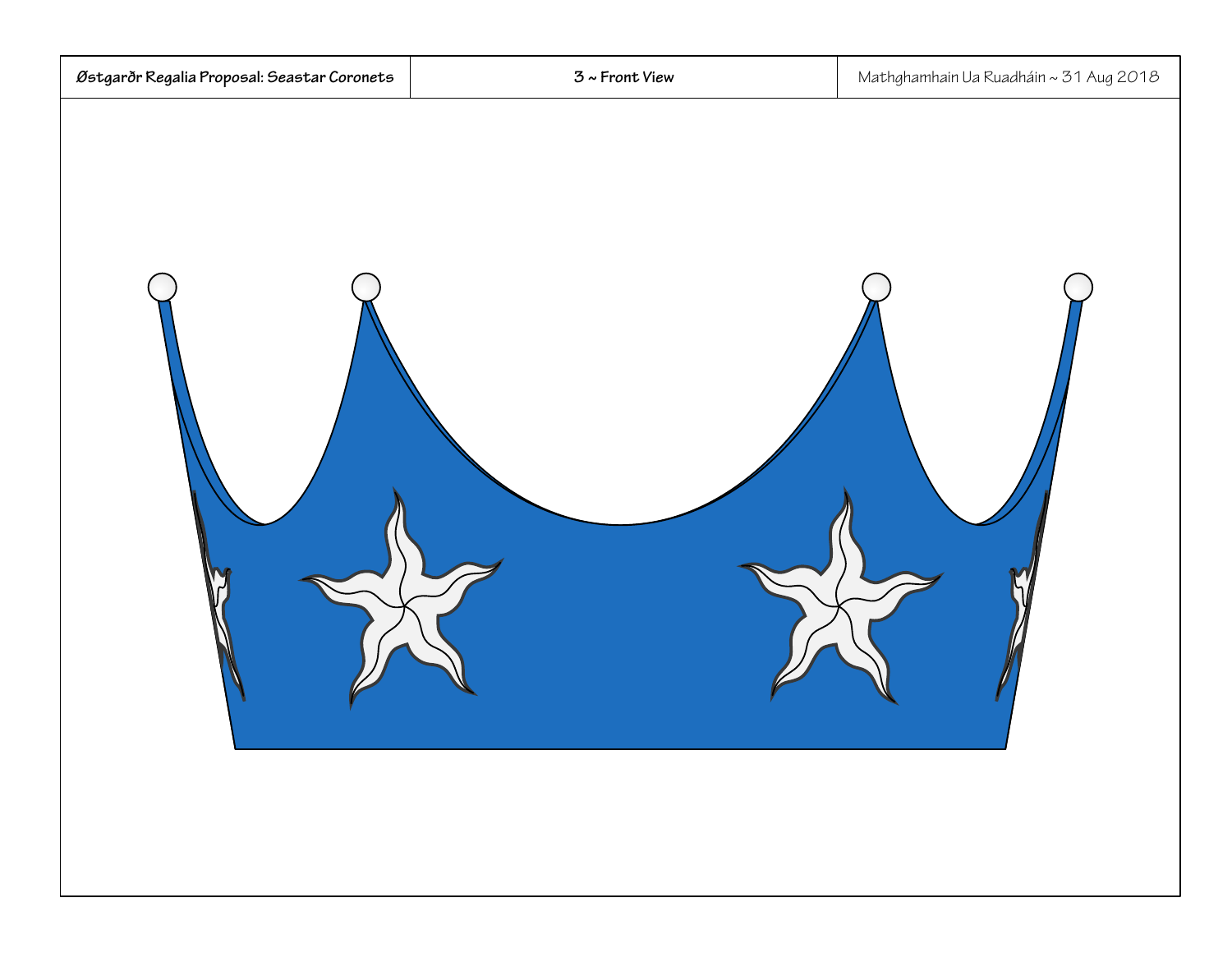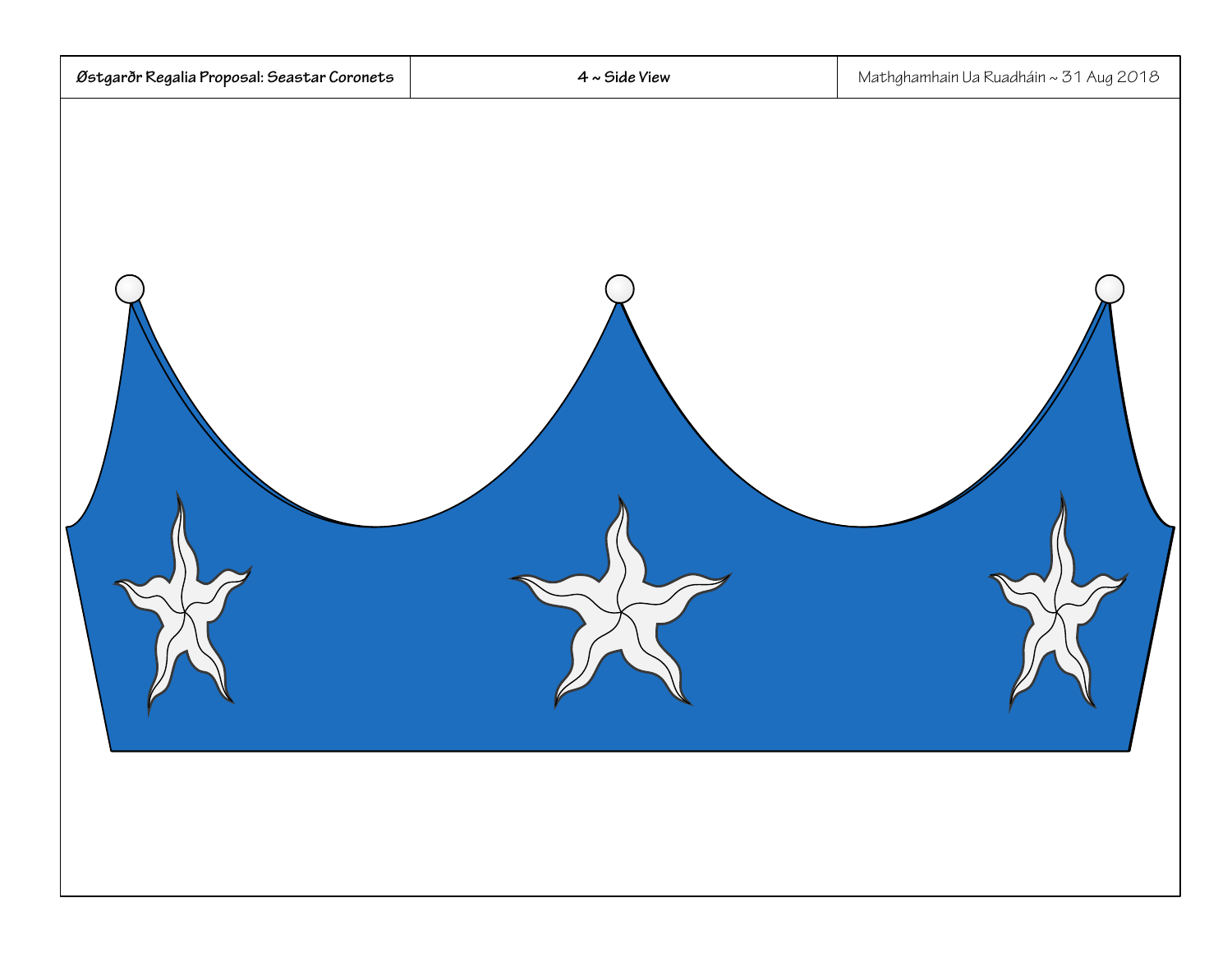

Edges of coronet material are buted and laced together in the back.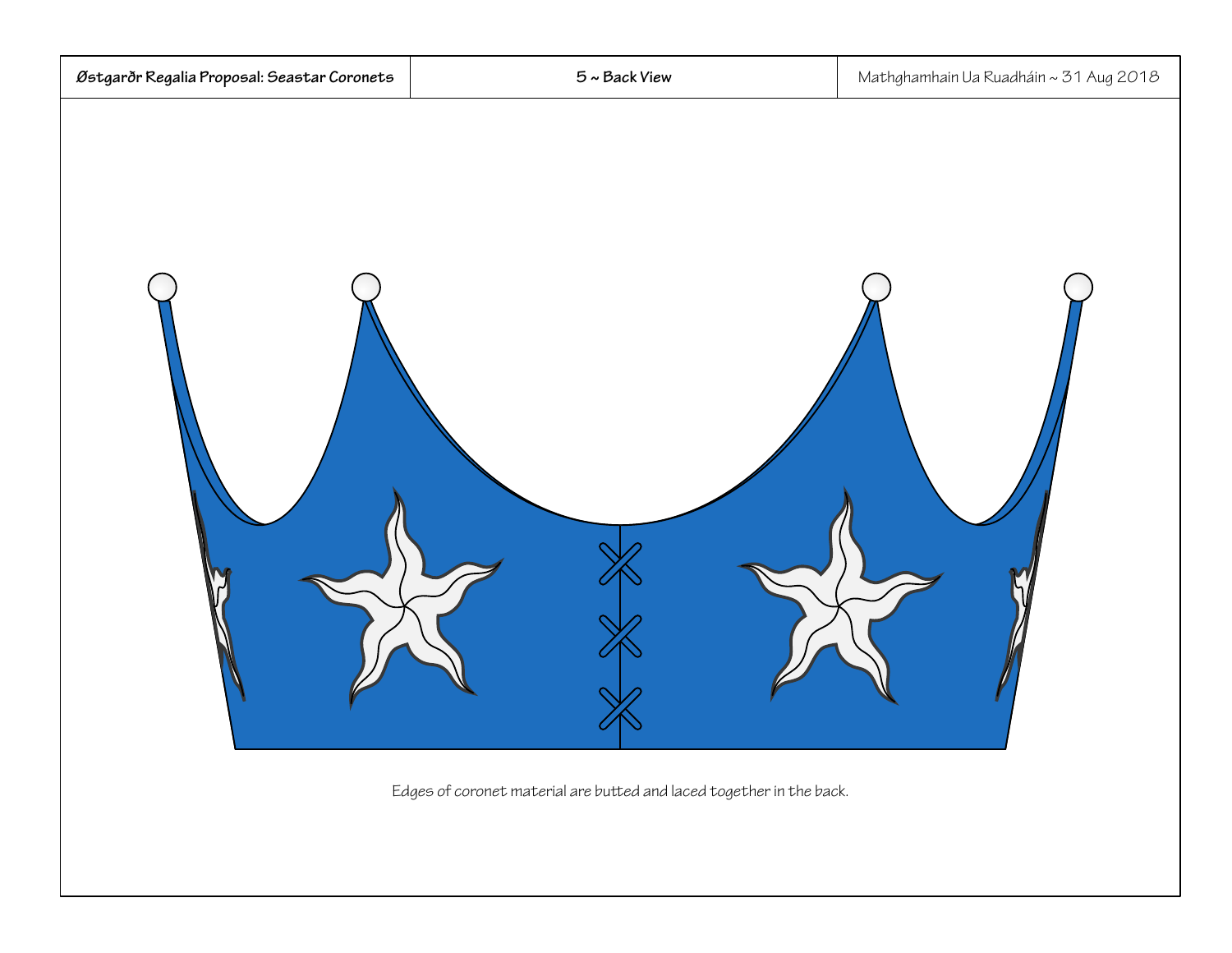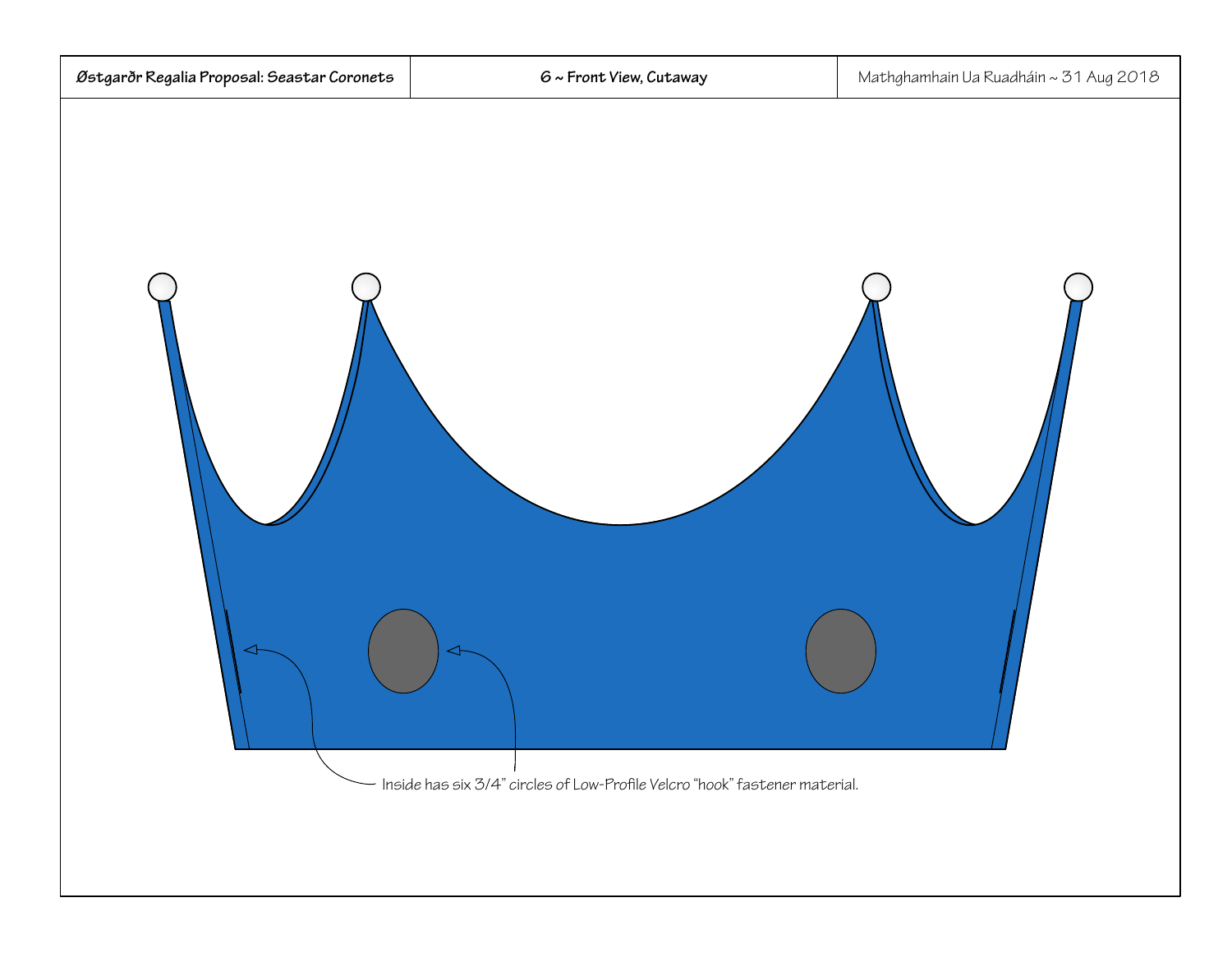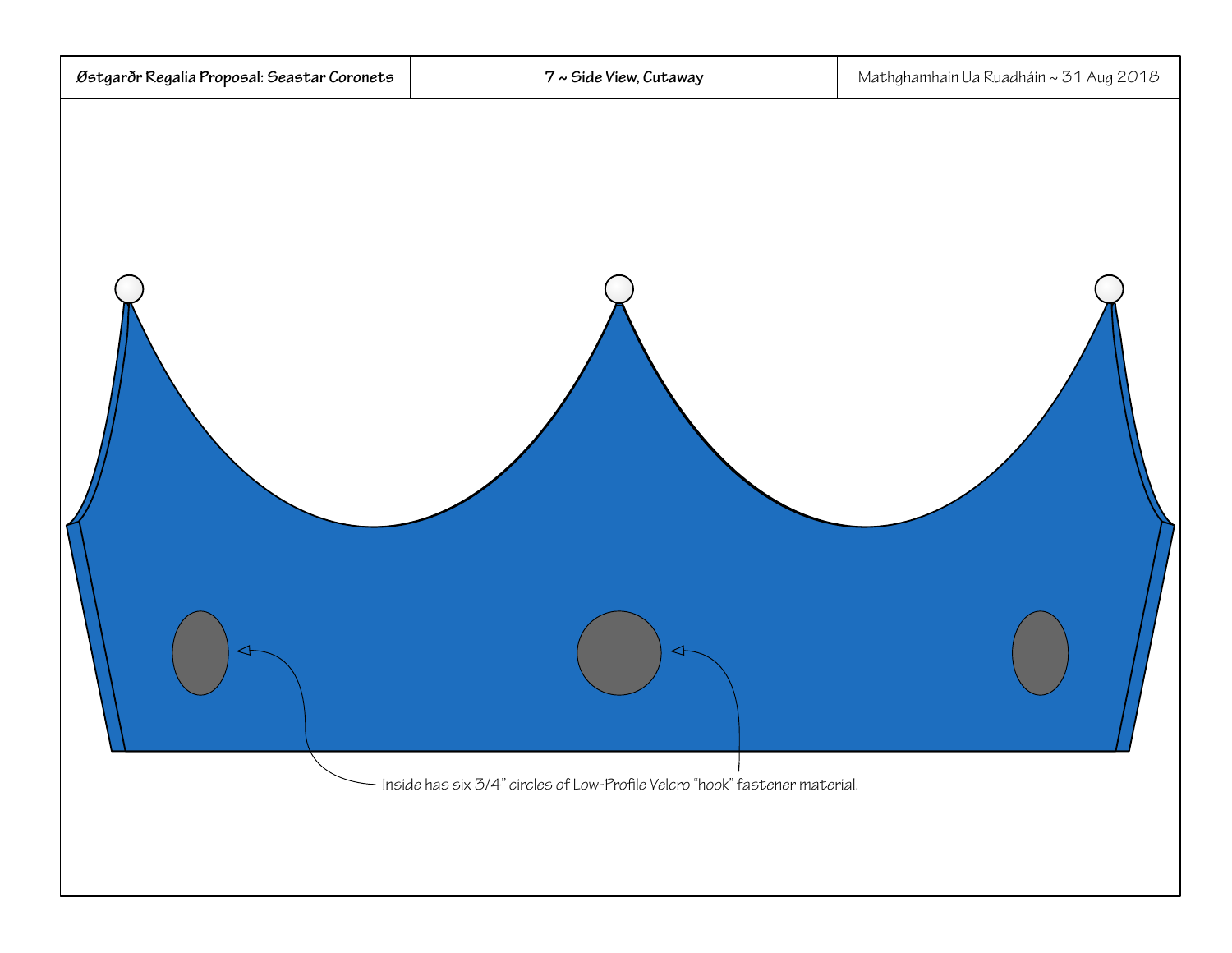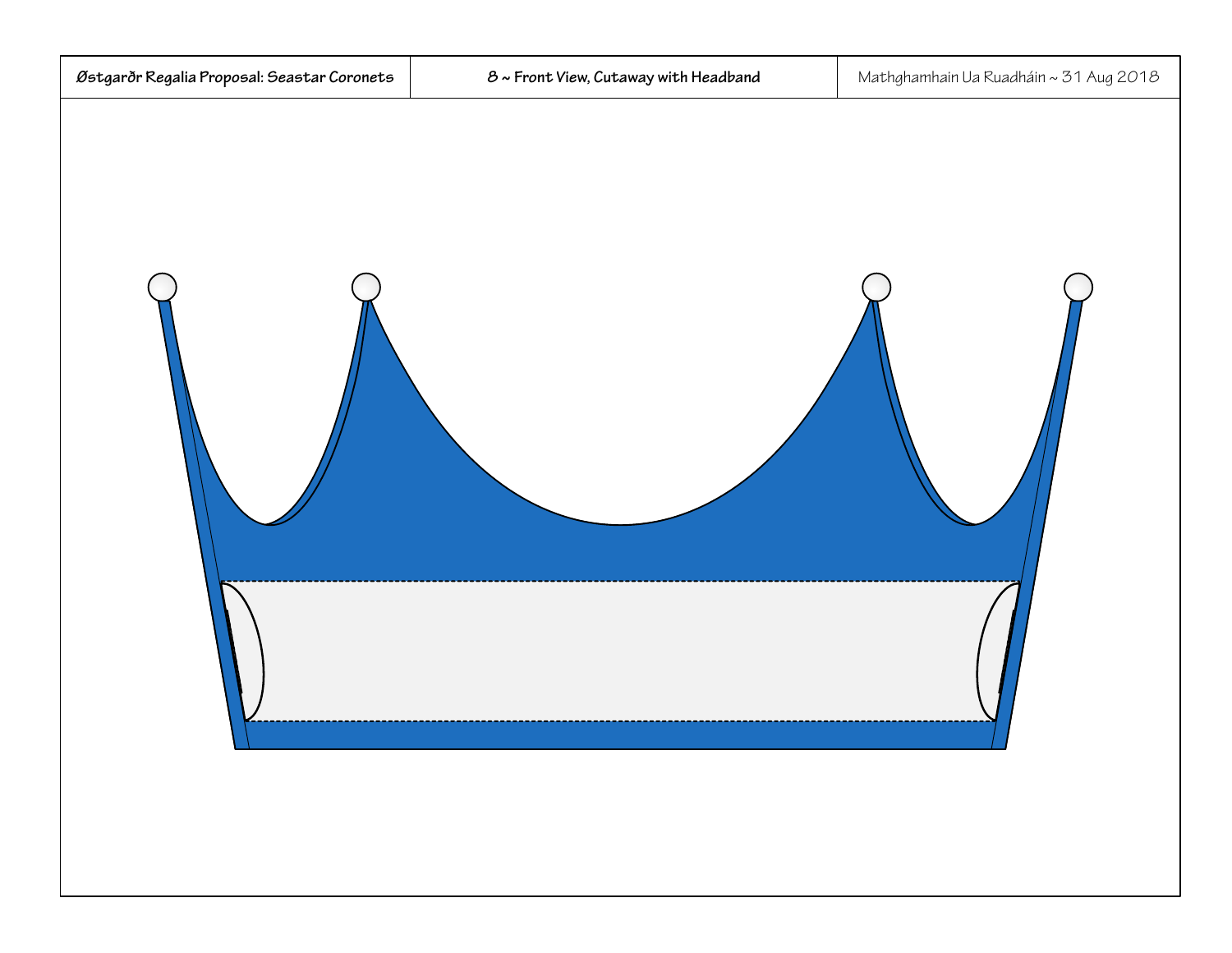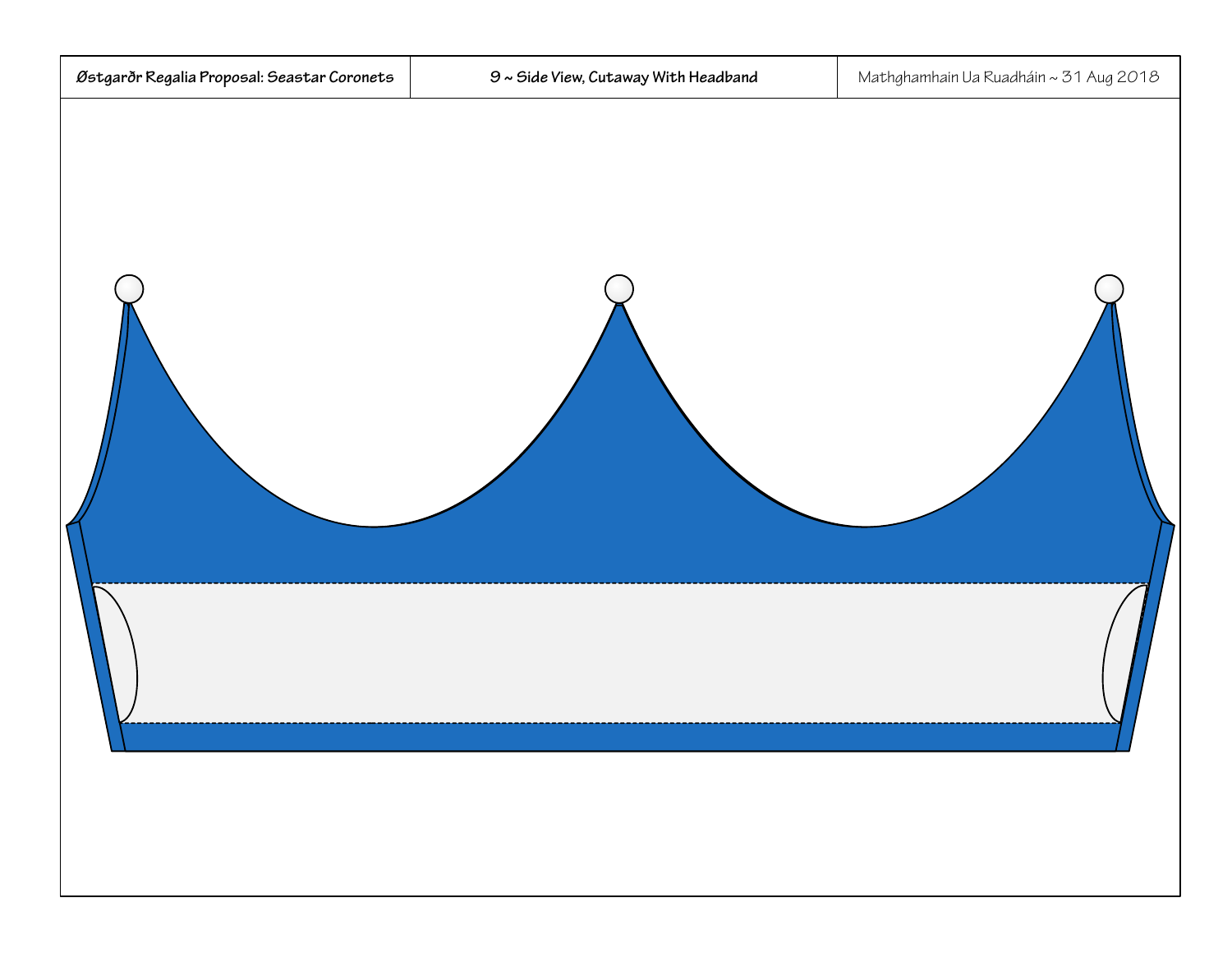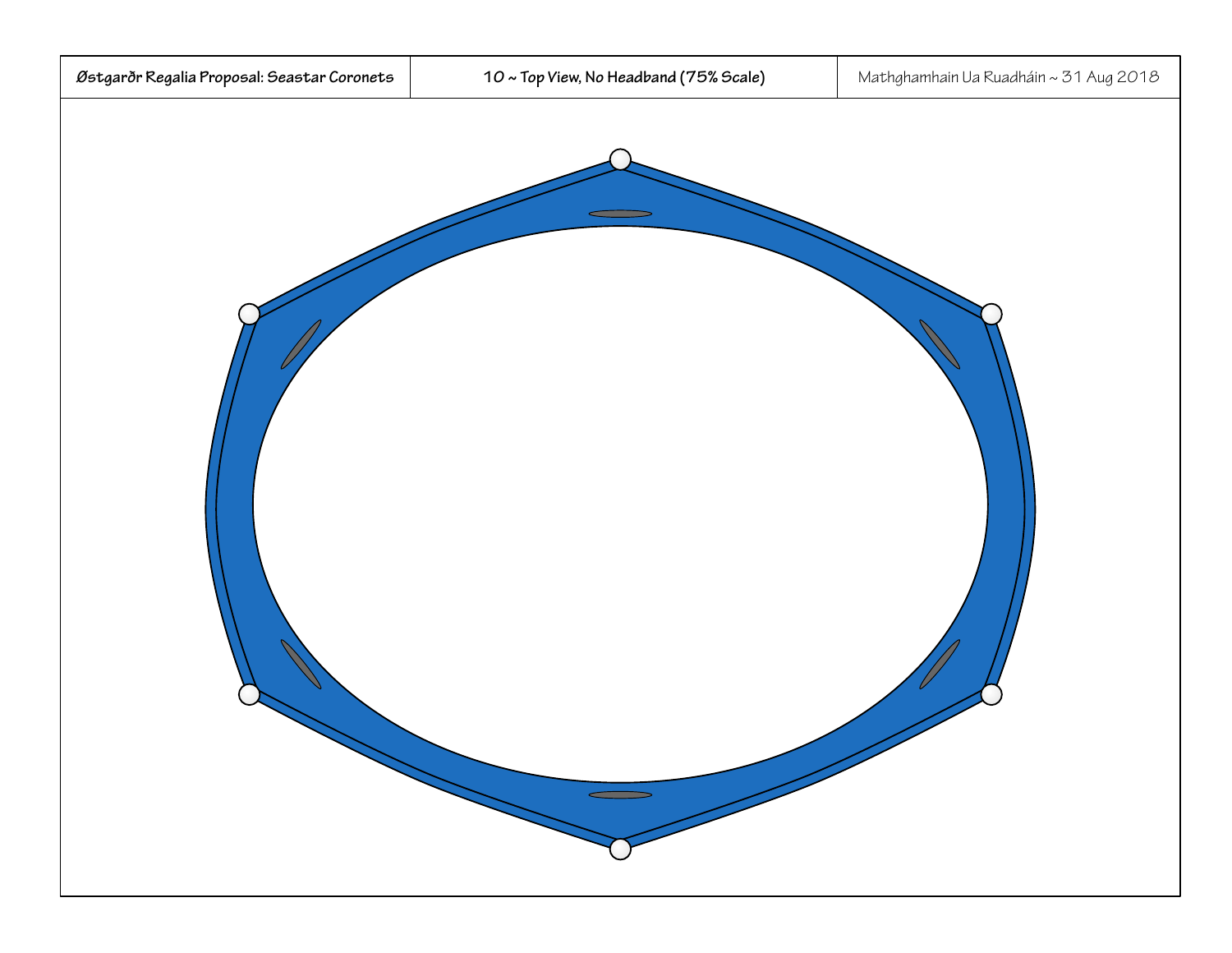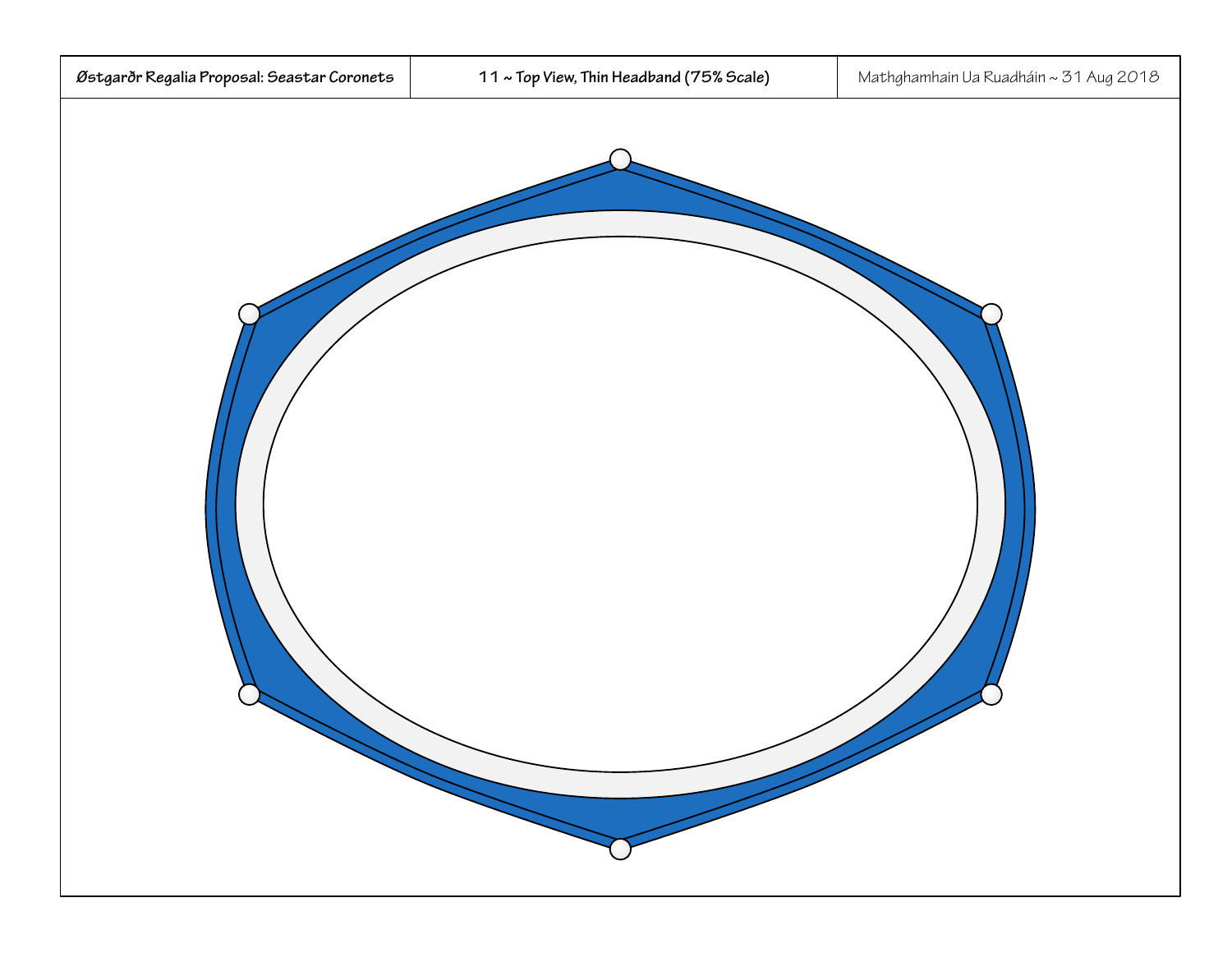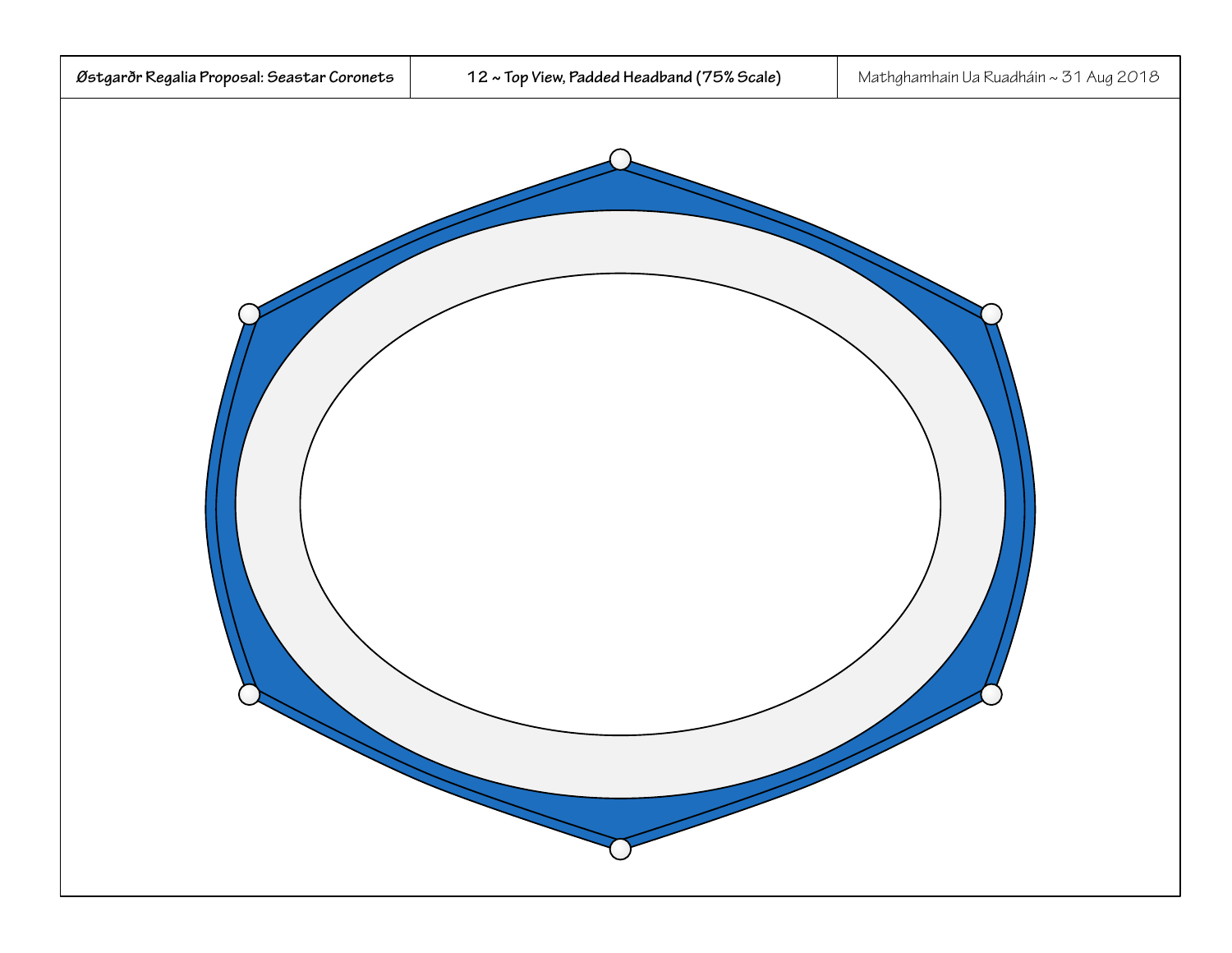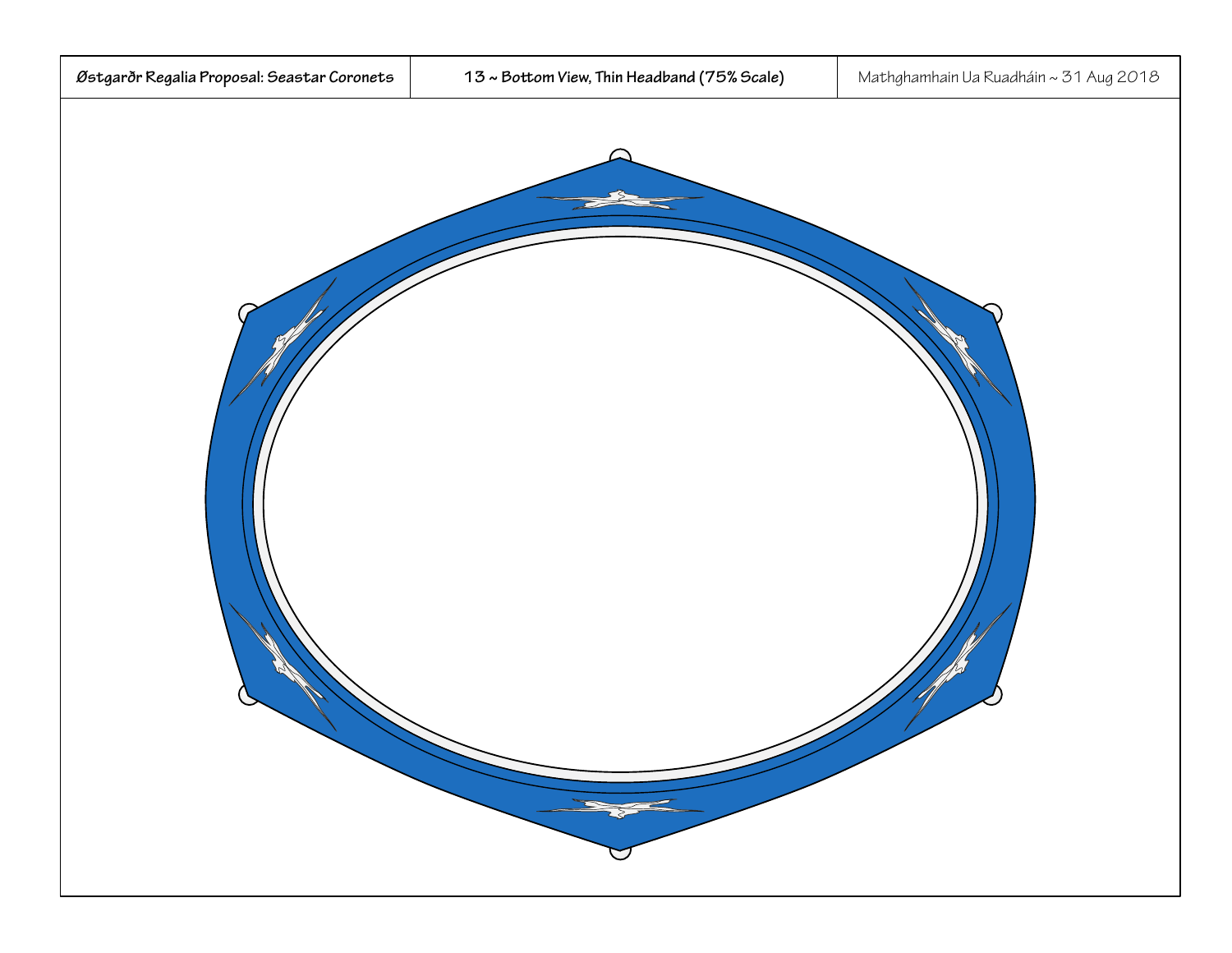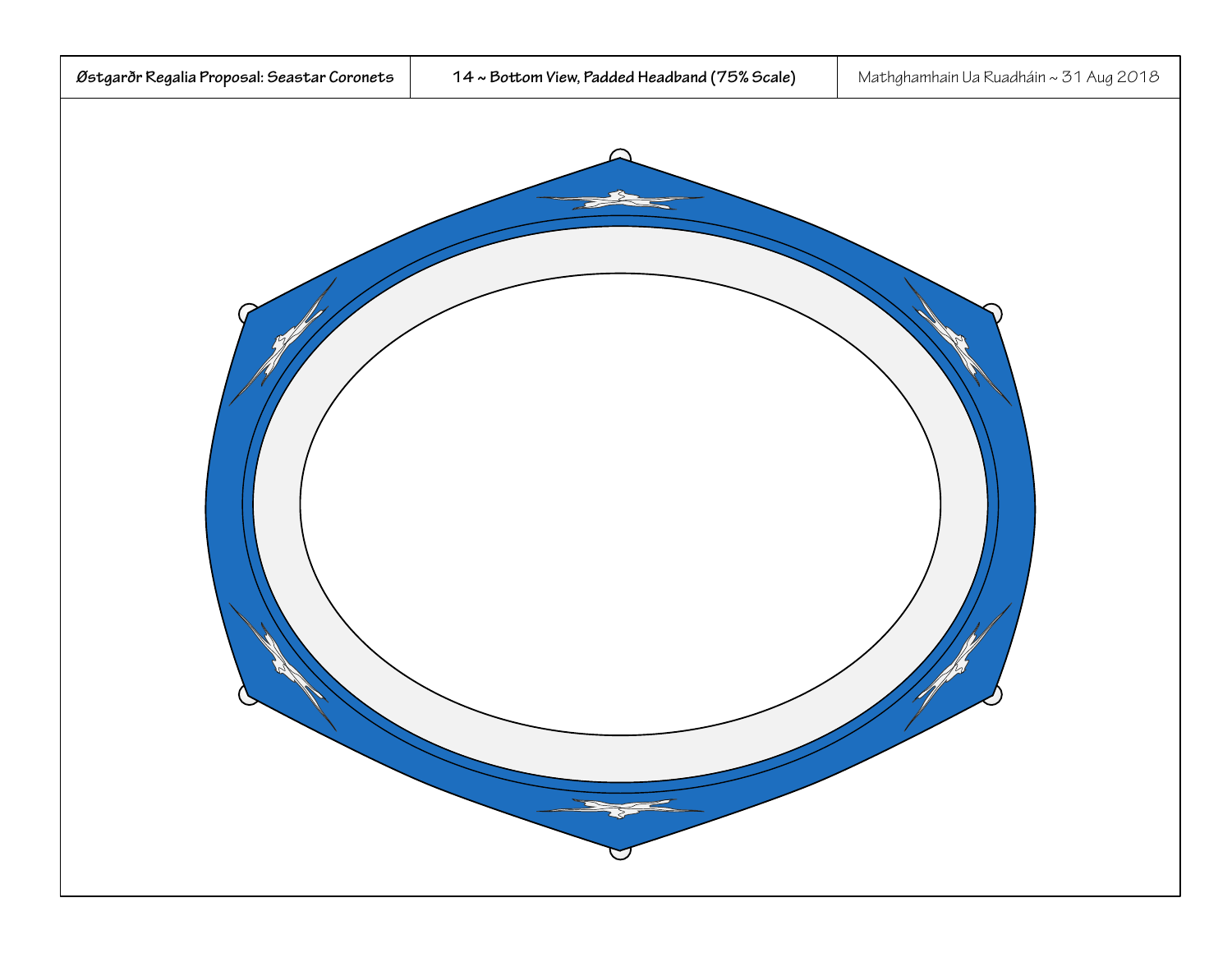#### **Coronet:**

25" Outer Circumference at botom edge 24.25" Inner Circumference at botom edge Made of 8 oz. leather, approximately 1/8" thick With six 3/4" circles of Low-Profile Velcro "hook" fastener

### **Headbands:**

1.25" Wide band26" Outer Circumference at CenterTwo layers plush fabric stuffed with bating

# **Thin Headband:**

Bating thickness 1/4", Inner diameter 23.5", fits large forehead.

**Medium Headband:**  Bating thickness 1/2", Inner diameter 22", fits medium forehead.

**Thick Headband:**  Bating thickness 3/4", Inner diameter 20.75", fits small forehead.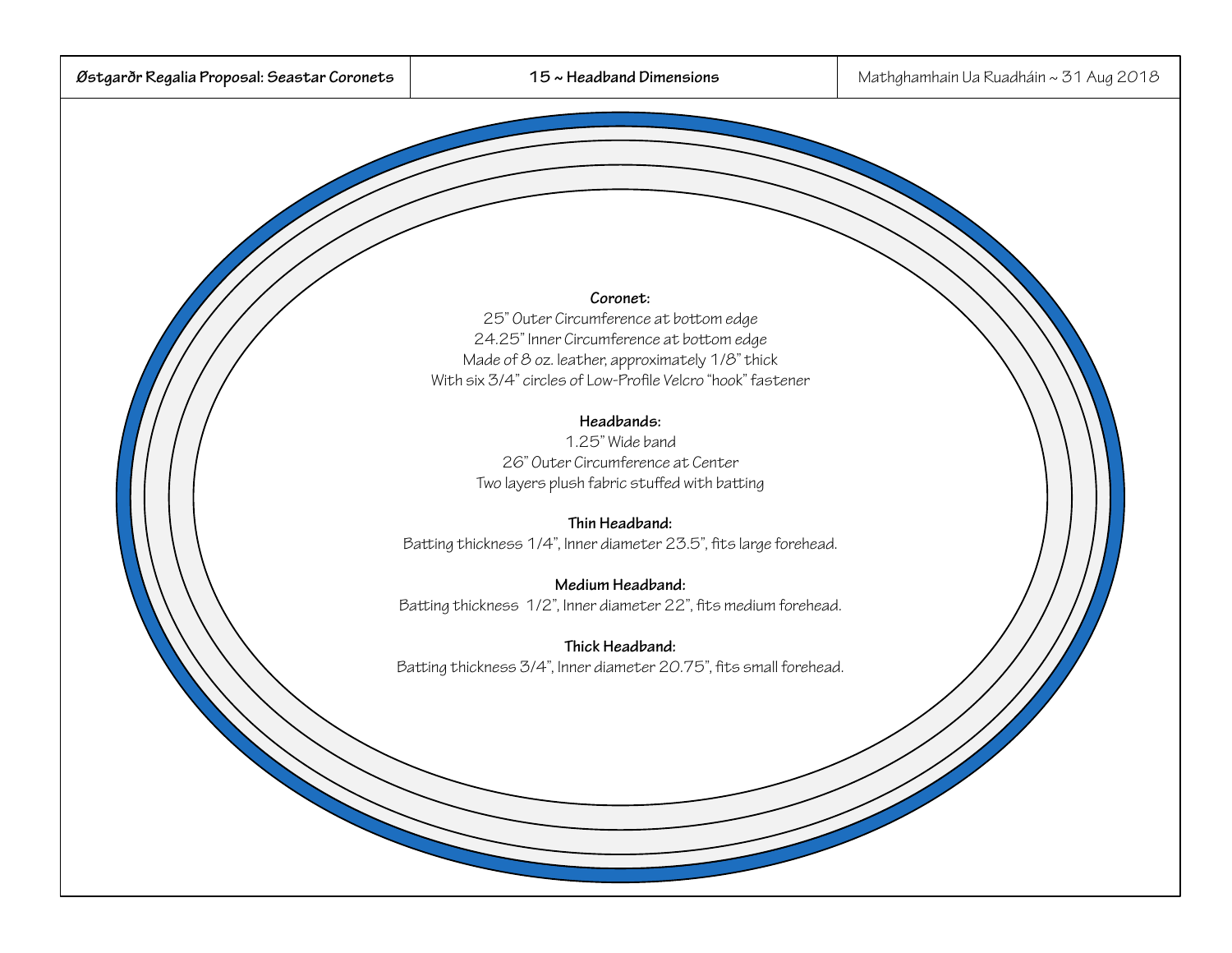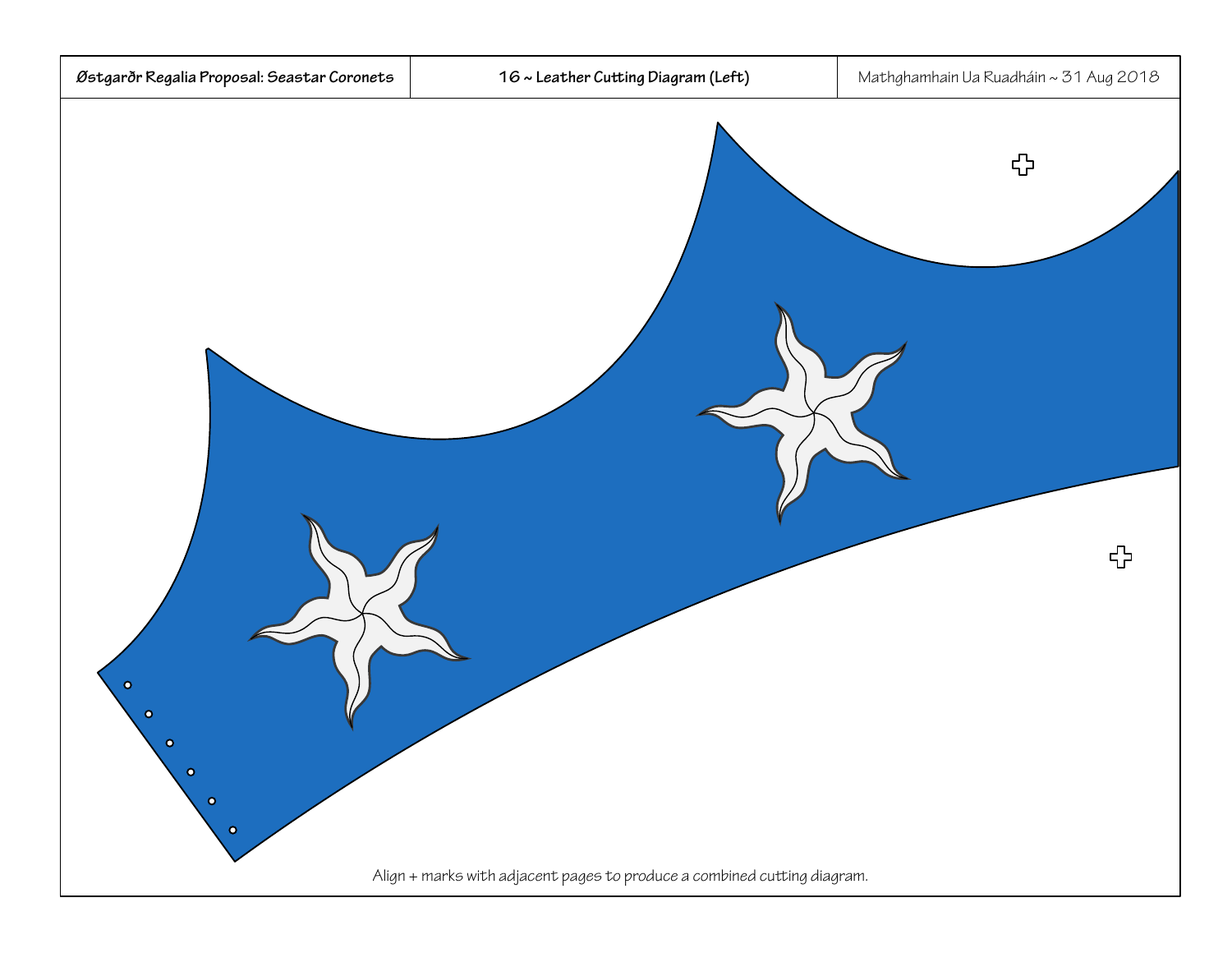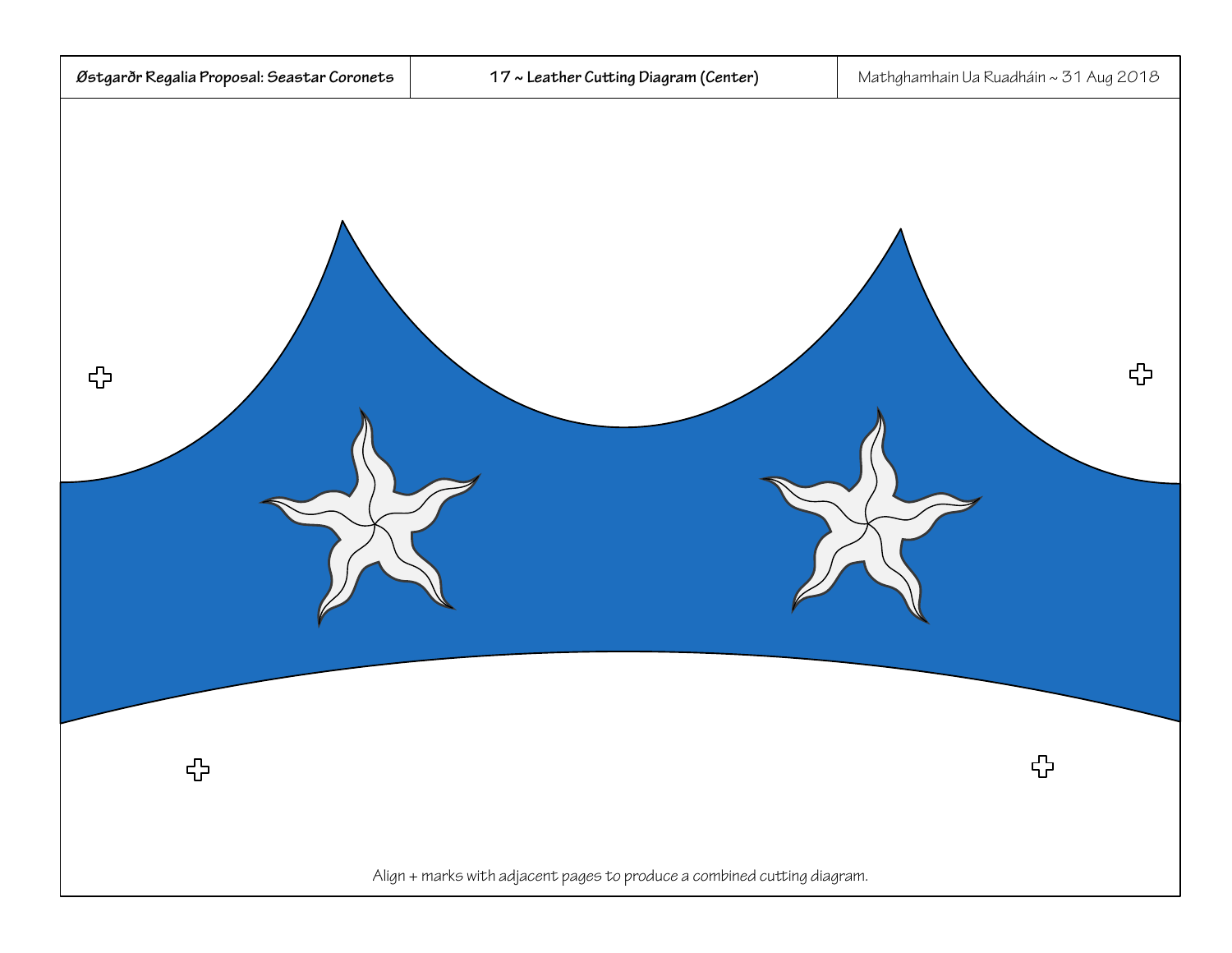